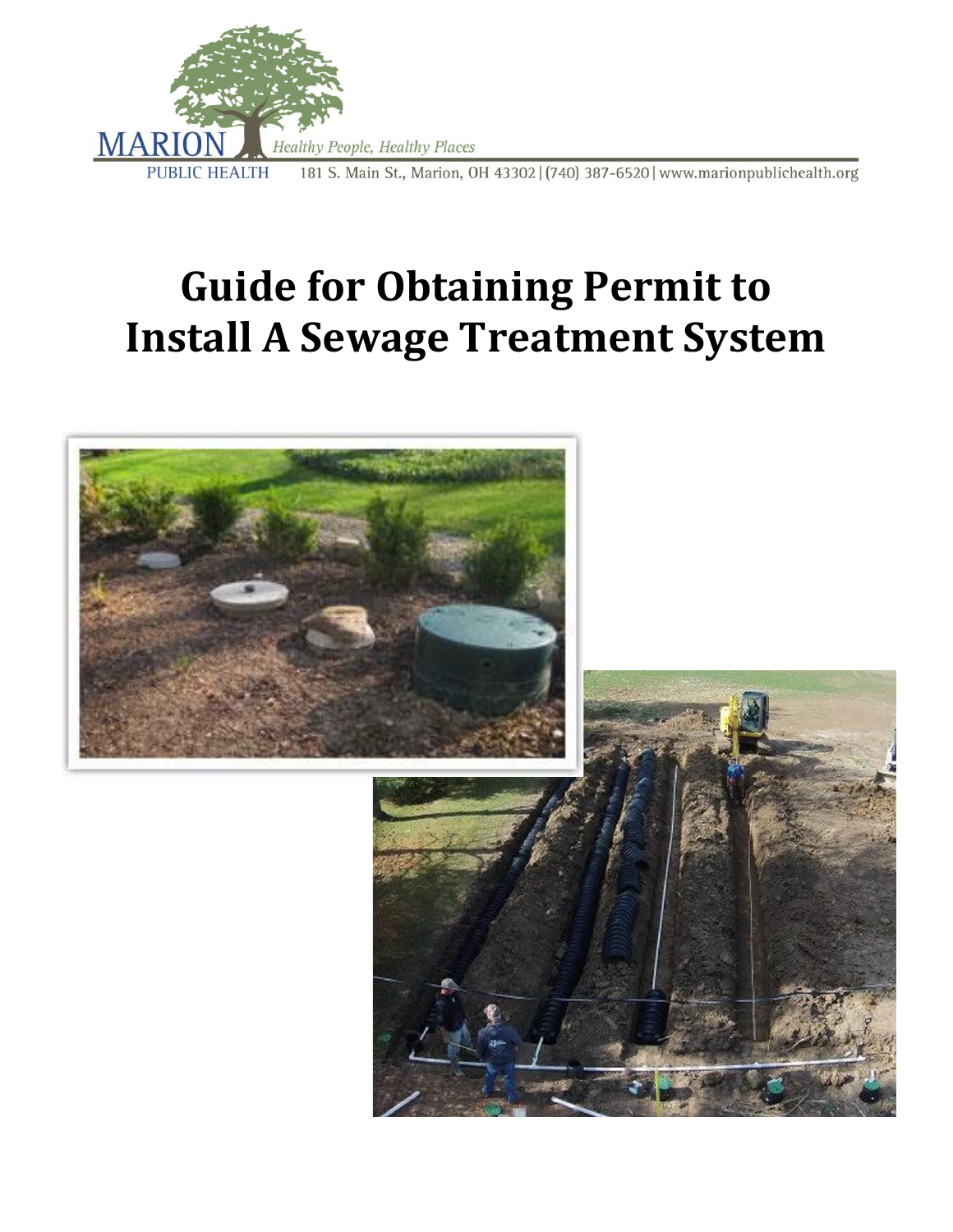

## **How Obtain a New/Replacement Household Septic System Permit or for a Lot Split**

- 1. Get a soils test done using a certified soil scientist. See last page
- 2. Fill out site review/lot split application. Included in Homeowner Guide
- 3. Mail in: completed application, paperwork from soil scientist, any designs and \$250.00 application fee. (Make sure to check if it is for a lot split also) Marion Public Health 181 S Main St, Marion, Oh 43302. Fee amount subject to change.
- 4. Once we receive all of the above, a sanitarian will visit the site within approximately 1-2 weeks, weather dependent. A letter will be sent approving/denying the site for a new/replacement/alteration STS and for a lot split if needed. The site review is good for 5 years as long as site conditions have not changed.

#### \_\_\_\_\_\_\_\_\_\_\_\_\_\_\_\_\_\_\_**Lot Splits are Done Here**\_\_\_\_\_\_\_\_\_\_\_\_\_\_\_\_\_\_\_\_\_

- 5. For new and replacement systems, the next step is to bring in the signed Zoning approval and then have your installer of choice submit a design for the septic system to be installed. (Make sure the designer discusses your options with you). Your installer must be registered with the Health Department. [Registered Installers](https://marionpublichealth.org/wp-content/uploads/2021/03/2021-INSTALLER-LIST-1.pdf)
- 6. Prior to beginning the project, purchase the installation permit for \$574.00. Work may not begin until the design drawing has been reviewed and approved and the permit has been purchased. The permit is only good for 12 months.
- 7. Once the system has been inspected and approved, purchase an Operation Permit for \$10.00. The Operation Permit must be renewed annually or every 5 years based on the type of system you have. This can also be paid at the time of the installation permit.

**Note**: A plumbing permit from the Health Department is required for new builds and remodels and must be inspected and approved prior to final approval of the septic system.

**Note: Fees are subject to change.** 

**Note: If you are replacing an aerator or septic tank to an off-lot tile (aka-discharging system), you will first need to get a permit from the EPA. Discharging systems have been disapproved since 2007 by the EPA for new lots or existing lots that have room for leach lines.**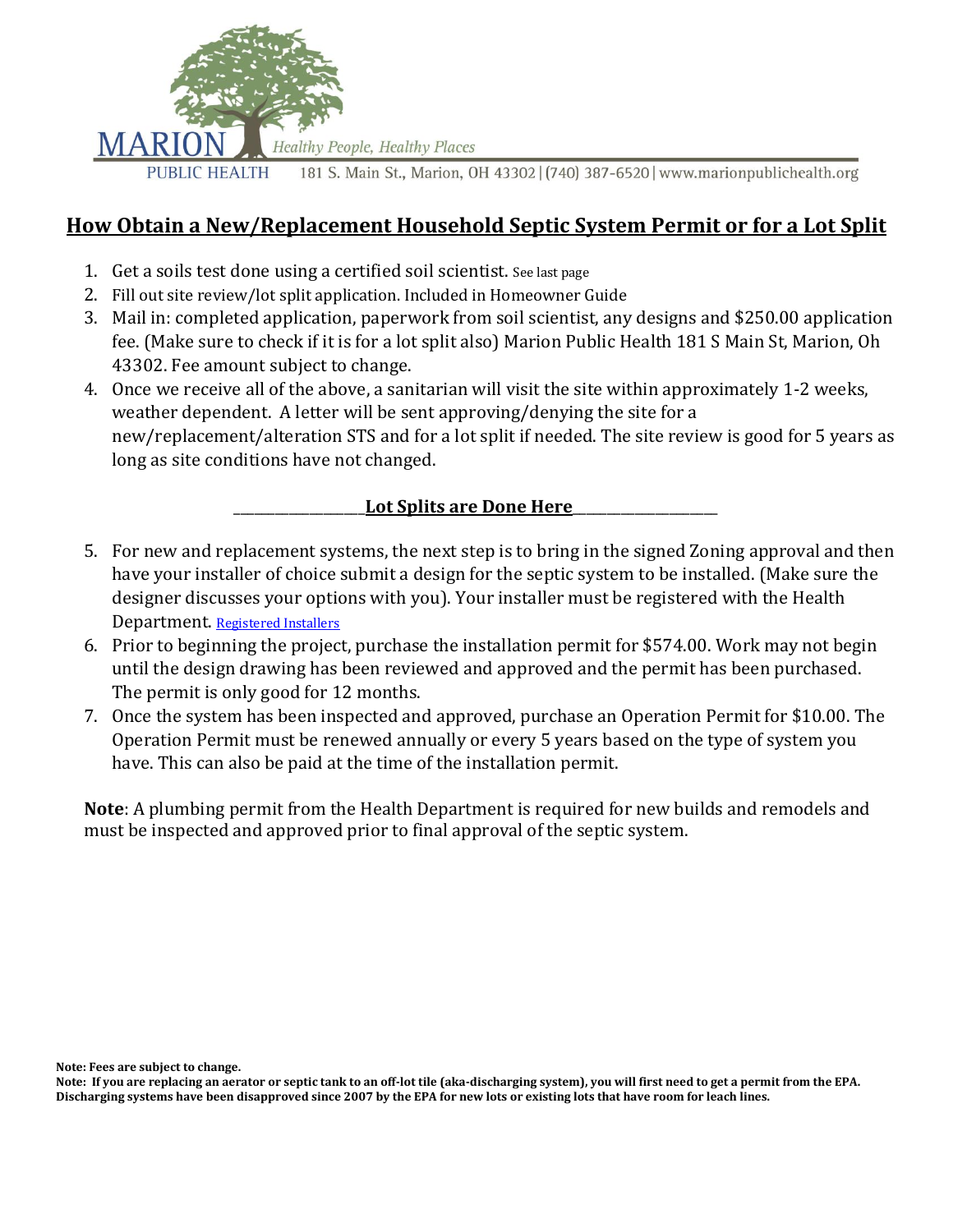

181 S. Main St., Marion, OH 43302 | (740) 387-6520 | www.marionpublichealth.org

#### **Process for Obtaining Permit to Install a Household Sewage Treatment System**

The purpose of this document is to guide the homeowner through the proper process or obtaining a new septic system for either a new house/new lot or replacement for an older house.

NOTE: If you are splitting a lot from an existing parcel that has a home on the property, then an evaluation needs to be done on both properties.

- 1. For a single proposed new lot less than 5 acres, a replacement system, and/or newly built systems the following steps need to be followed in order:
	- a. We need a soil evaluation report on the lot completed by a certified soil scientist using a state provided standard soil evaluation form. This will give us the necessary soil characteristics and the limiting layer information to determine whether the lot is suitable for an on-lot sewage system, and the types of system(s) that may be used. The lot boundaries must be clearly flagged.
	- b. Complete a site review application (included in packet) and submit with it the applicable fee, and copies of the soil evaluation reports. Leave all flags in place until the septic system is installed.
	- c. Upon review of the site and information provided, an approval or denial based on the lot's ability to properly treat sewage.
- 2. Upon approval, the next step will involve obtaining a design\layout plan completed by a knowledgeable sewage system designer or installer.

**When an existing parcel with a home is to be subdivided to provide a new parcel that is under 5 acres, an evaluation of the existing sewage system and water system needs to be done to ensure that both systems are not creating a nuisance and are contained in the new proposed lot lines. The following steps are involved:**

- a. Provide any information on the location and type of sewage system including the tank location and secondary treatment location. (Records are available from our department in most cases when a sewage system was permitted through our department.) If you do not know where and what you have for a septic system, you will be required to investigate and uncover enough of the system to accurately determine all details.
- b. Provide information and location of all water systems and any outside yard hydrants.
- c. Flag all proposed lot lines and boundaries.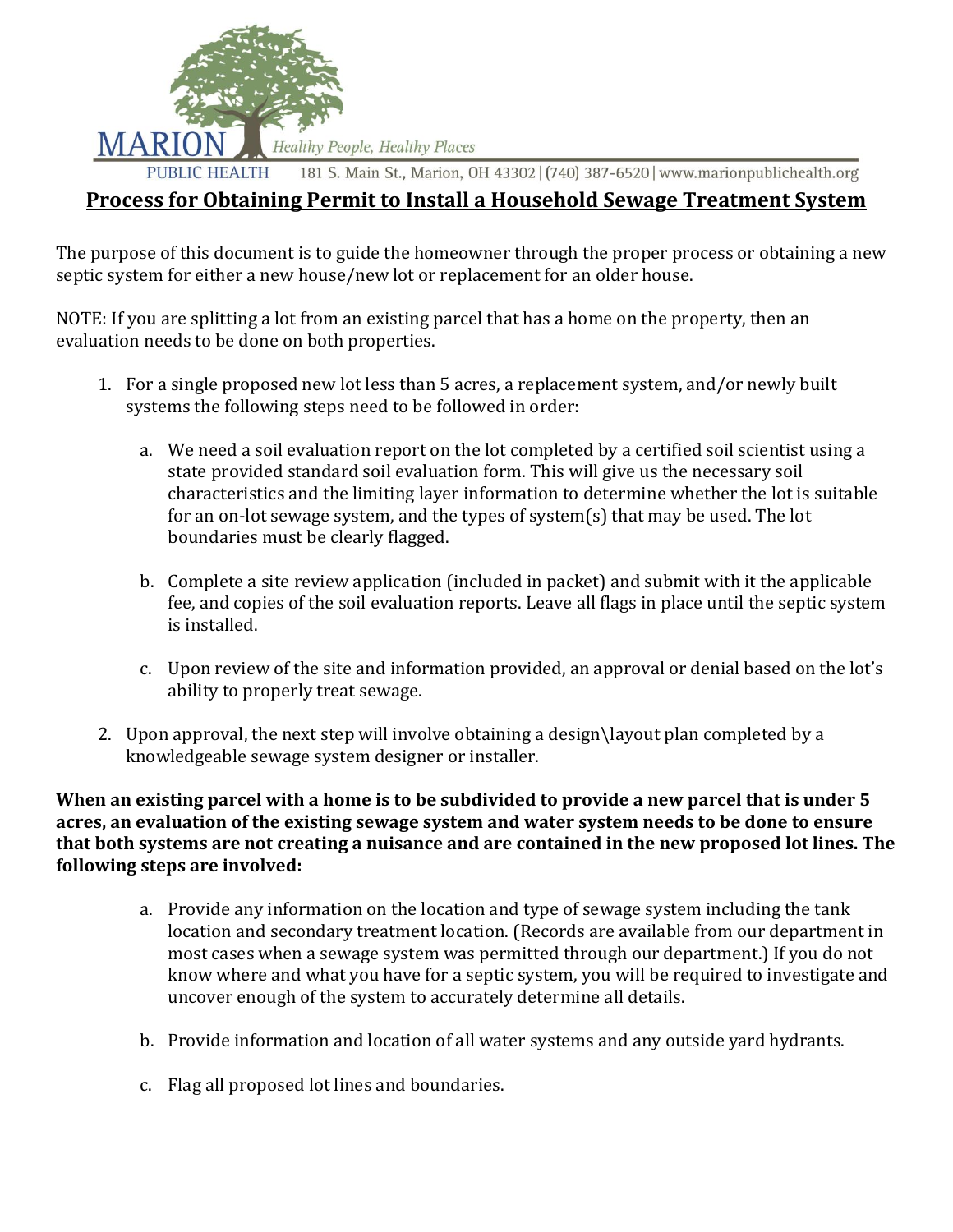

- 181 S. Main St., Marion, OH 43302 | (740) 387-6520 | www.marionpublichealth.org **PUBLIC HEALTH**
- d. Contact a certified soil scientist to perform the soil evaluation on your new proposed lot and to evaluate a suitable area on your existing lot for a replacement sewage system for the future.

To obtain an installation permit, complete the installation permit application and submit applicable fee along with:

- a. The complete design/layout plan per chapter 29-09.1
- b. A scaled drawing plat with the information outlined in chapter 29-08 (B) must be provided. (Items needed are on Contractor Checklist) Use the form on following pages and complete with all required information. This will allow us to review your development plan to eliminate any problems and delays during construction.
- c. Copy of the zoning permit
- d. Copy of legally recorded easement(s), if applicable
	- a. A signed Operation Permit and any Operation Maintenance Agreements as required for the service of your new system.
- e. The permit application and layout\design plan will be reviewed by the health department and either approved or denied with recommendations, if not already done with the site review. Normal review time will be one week unless the application and sewage plans are incomplete.
- f. Upon installation permit approval, a registered installer must be contracted to perform the installation per the design plan stipulations. (List provided)
- g. The designated sewage areas must be protected from any traffic and disturbance until the sewage system is installed. Permits can and will be voided if this step is not followed. This is a common problem found with new builds, to avoid this problem mark off the areas designated during site evaluations for new septic systems and its replacement area by using some form of barrier.
- h. **Make sure the installer gives a 48 hour notice before installation of any system within the property**. This gives time for scheduling initial and final inspections of the system to be performed by the health department sanitarian. At the conclusion of the inspection, the installer will/should provide an "as-built" drawing to the inspector to be kept on file at the Health Department.

**NOTE: If installing an NPDES system, a Notice of Intent (NOI) application fee of \$200 must be sent to the EPA and approved prior to installation. A service contract will need to be obtained from a qualified service provider to perform routine inspections of the system. A copy of this contract must accompany the Operation Permit application at the time of installation of the septic system. NOTE: A Health Department Sanitarian will return within the first 12 months of the system installation to ensure that the system is operating properly. A letter will follow shortly giving recommendations if needed.**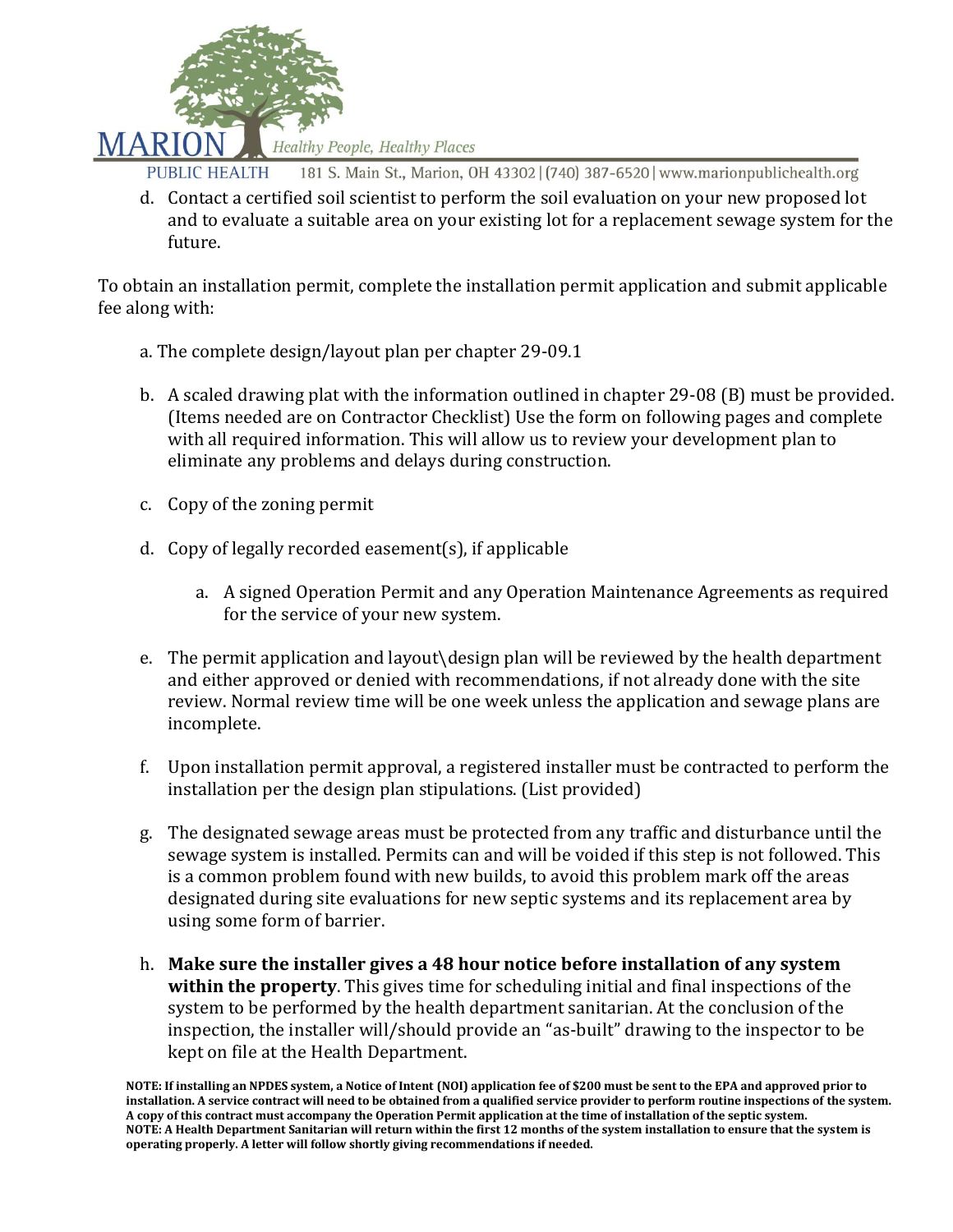

# **Needed Items for Septic System and New Lots**

#### **Items Needed for a New Lot**

- **\_\_\_\_\_\_\_\_\_\_** Soil Report from Certified Soils Scientist
- \_\_\_\_\_\_\_\_\_\_ Site Review Application (included in this guide), Filled Out Completely
- \_\_\_\_\_\_\_\_\_\_ Site Review Application Fee
- \_\_\_\_\_\_\_\_\_\_ Site Evaluation by Health Department REHS
- \_\_\_\_\_\_\_\_\_\_ Contact Regional Planning

#### **Items Needed for a New Build**

- \_\_\_\_\_\_\_\_\_\_ Soil Report from Certified Soils Scientist
- \_\_\_\_\_\_\_\_\_\_ Site Review Application (included in this guide), Filled Out Completely
- \_\_\_\_\_\_\_\_\_\_ Site Review Application Fee
- \_\_\_\_\_\_\_\_\_\_ Site Evaluation by Health Department REHS
- \_\_\_\_\_\_\_\_\_\_ Zoning Permit (if applicable)
- \_\_\_\_\_\_\_\_\_\_ Plan/Design Layout
- \_\_\_\_\_\_\_\_\_\_ Easements (if applicable)
- Installation Permit & Operation Permit with a named Registered Installer
- \_\_\_\_\_\_\_\_\_\_ Inspection
- \_\_\_\_\_\_\_\_\_\_ As-Built

#### **Items Needed for a Replacement System**

- \_\_\_\_\_\_\_\_\_\_ Soil Report from a Certified Soils Scientist
- \_\_\_\_\_\_\_\_\_\_ Site Review Application (included in this guide), Filled Out Completely
- \_\_\_\_\_\_\_\_\_\_ Site Review Application Fee
- \_\_\_\_\_\_\_\_\_\_ Site Evaluation by Health Department REHS
- \_\_\_\_\_\_\_\_\_\_ Plan/Design Layout
- \_\_\_\_\_\_\_\_\_\_ Easements (if applicable)
- Installation, Abandonment & Operation Permit with a named Registered Installer
- \_\_\_\_\_\_\_\_\_\_ Inspection
- \_\_\_\_\_\_\_\_\_\_ As-Built

#### **Items Needed for an Alteration**

- \_\_\_\_\_\_\_\_\_\_ Site Review Application and Fee
- \_\_\_\_\_\_\_\_\_\_ Site Evaluation by Health Department REHS
- \_\_\_\_\_\_\_\_\_\_ Plan/Design Layout
- \_\_\_\_\_\_\_\_\_\_ Easements (if applicable)
- **\_\_\_\_\_\_\_\_** Installation & Operation Permit with a named Registered Installer
- \_\_\_\_\_\_\_\_\_\_ Inspection
- **\_\_\_\_\_\_\_\_\_\_** As-Built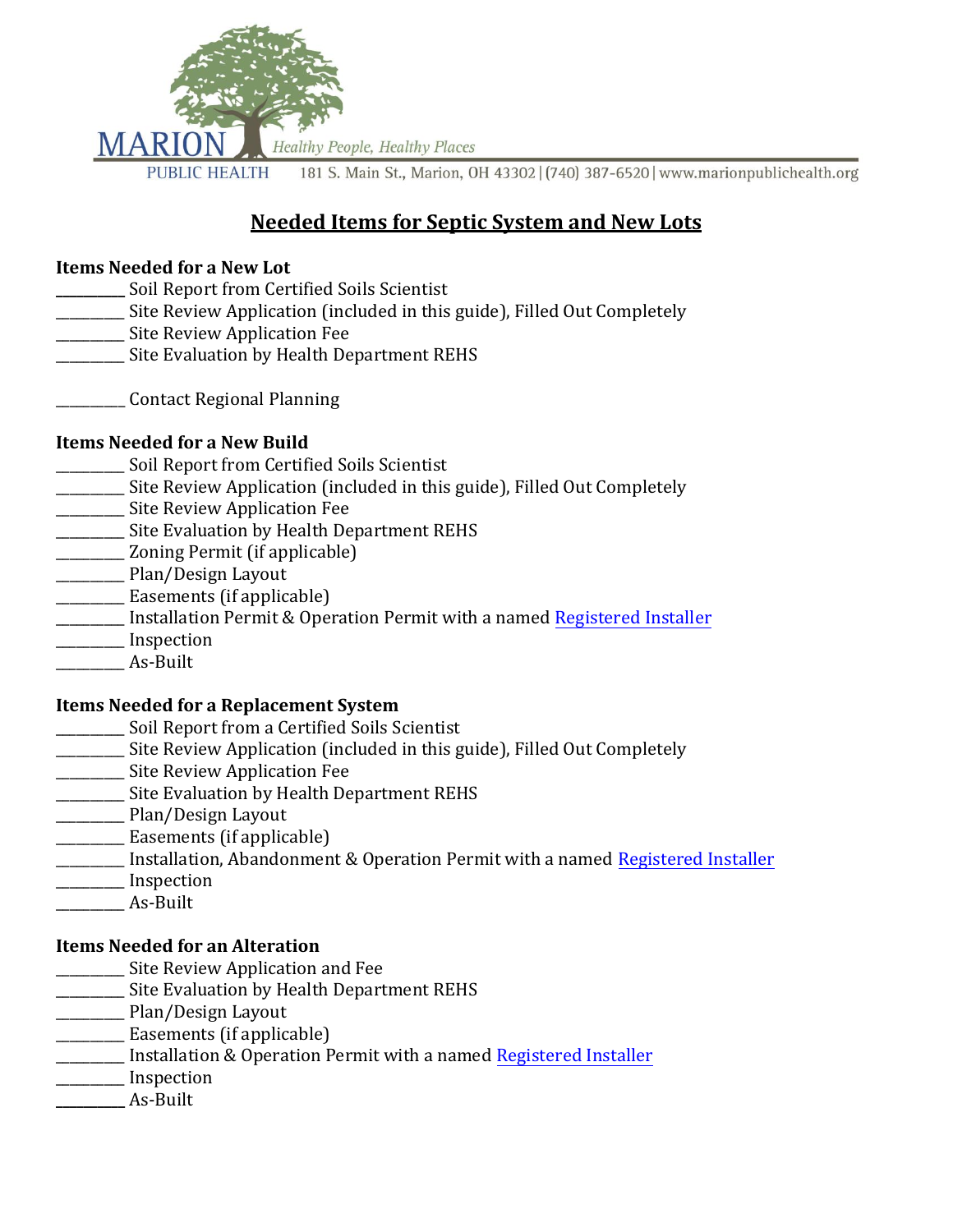

181 S. Main St., Marion, OH 43302 | (740) 387-6520 | www.marionpublichealth.org

## **Application for Site Review – Household Sewage Treatment System (HSTS)**

| Proposed system to serve:                                                                                                                                                                                                                 |            |                    |                              |                   |                                                                  |                                                                                  |  |
|-------------------------------------------------------------------------------------------------------------------------------------------------------------------------------------------------------------------------------------------|------------|--------------------|------------------------------|-------------------|------------------------------------------------------------------|----------------------------------------------------------------------------------|--|
| $\Box$ Single family dwelling<br>$\Box$ Two family dwelling                                                                                                                                                                               |            |                    | $\Box$ Three family dwelling |                   | $\Box$ Vacation, rental cabin                                    |                                                                                  |  |
| $\Box$ Bed and Breakfast as defined in ORC 3717.42 (B)(2)<br>$\Box$ Privy                                                                                                                                                                 |            |                    |                              |                   | $\Box$ Holding Tank                                              |                                                                                  |  |
| $\Box$ Private home as defined in ORC 3717.42 (B)(13)                                                                                                                                                                                     |            |                    |                              |                   |                                                                  | $\Box$ Government regulated residential facility as defined in ORC 3717.42(B)(4) |  |
|                                                                                                                                                                                                                                           |            |                    |                              |                   |                                                                  |                                                                                  |  |
| Proposed system type:                                                                                                                                                                                                                     | $\Box$ New | $\Box$ Replacement |                              | $\Box$ Alteration |                                                                  | Lot Split (less than 5 acres)                                                    |  |
| Please Type or Print in Ballpoint Pen:                                                                                                                                                                                                    |            |                    |                              |                   |                                                                  |                                                                                  |  |
| Owner / Applicant                                                                                                                                                                                                                         |            | Phone#             |                              |                   | Email:                                                           |                                                                                  |  |
| <b>Mailing Address</b>                                                                                                                                                                                                                    |            |                    |                              |                   |                                                                  |                                                                                  |  |
| City                                                                                                                                                                                                                                      |            | State              |                              |                   | Zip Code                                                         |                                                                                  |  |
| Location of Property:                                                                                                                                                                                                                     |            |                    |                              |                   |                                                                  |                                                                                  |  |
| Street Address of Property, if applicable:                                                                                                                                                                                                |            |                    |                              |                   |                                                                  |                                                                                  |  |
| City                                                                                                                                                                                                                                      | Zip Code   | Township           |                              |                   | Parcel #                                                         |                                                                                  |  |
| Size of existing/proposed building lot: Acres:                                                                                                                                                                                            |            |                    | Frontage:                    |                   | Depth:                                                           |                                                                                  |  |
| **NOTE: If 5 acres or more, a site evaluation is not required if only doing a lot split.                                                                                                                                                  |            |                    |                              |                   |                                                                  |                                                                                  |  |
| The following accompanying documents are required for consideration for site review; Must submit payment with application:                                                                                                                |            |                    |                              |                   |                                                                  |                                                                                  |  |
| Site and soil evaluation form completed by a certified soil scientist as outlined in OAC 3701-29-07 (D) & 29-08.<br>1.                                                                                                                    |            |                    |                              |                   |                                                                  |                                                                                  |  |
| Scaled site drawing as outlined in OAC 3701-29-07 (E) $\&$ & 29-08.<br>2.                                                                                                                                                                 |            |                    |                              |                   |                                                                  |                                                                                  |  |
| 3. Layout or design plan as outlined in OAC 3701-29-10 (C).                                                                                                                                                                               |            |                    |                              |                   |                                                                  |                                                                                  |  |
|                                                                                                                                                                                                                                           |            |                    |                              |                   |                                                                  |                                                                                  |  |
| Before the site review can be scheduled, the following must be done by the applicant:                                                                                                                                                     |            |                    |                              |                   |                                                                  |                                                                                  |  |
| 1. All property lines must be clearly marked, and                                                                                                                                                                                         |            |                    |                              |                   |                                                                  |                                                                                  |  |
| 2. Primary and secondary sewage areas must be clearly marked and protected from disturbance.<br>I, the undersigned, hereby certify that the above information, and that included in the accompanying documents is correct and truthful. I |            |                    |                              |                   |                                                                  |                                                                                  |  |
| also understand that any deviation from the above may nullify approval of this site for a permit to install. I understand that this site                                                                                                  |            |                    |                              |                   |                                                                  |                                                                                  |  |
| review is not a permit to install. A separate permit will be required for installation, upon site approval.                                                                                                                               |            |                    |                              |                   |                                                                  |                                                                                  |  |
|                                                                                                                                                                                                                                           |            |                    |                              |                   | This site review will expire five years after the approval date. |                                                                                  |  |
|                                                                                                                                                                                                                                           |            |                    |                              |                   |                                                                  |                                                                                  |  |
|                                                                                                                                                                                                                                           |            |                    |                              |                   |                                                                  |                                                                                  |  |
| Owner / Applicant Signature                                                                                                                                                                                                               |            |                    |                              |                   |                                                                  | Date                                                                             |  |
|                                                                                                                                                                                                                                           |            |                    |                              |                   |                                                                  |                                                                                  |  |
| * Site and soil evaluation may be waived by our department for replacement of existing systems, if it is determined that there is not<br>sufficient area for an on-lot replacement system. NPDES permit is required.                      |            |                    |                              |                   |                                                                  |                                                                                  |  |
| <b>Health Department Use Only</b>                                                                                                                                                                                                         |            |                    |                              |                   |                                                                  |                                                                                  |  |
| \$250.00<br>Fee:                                                                                                                                                                                                                          | Receipt#   |                    |                              |                   | Site ID#                                                         |                                                                                  |  |
| Site meets requirements set forth in OAC 3701-29-07 & 29-08?<br>Yes<br>N <sub>0</sub>                                                                                                                                                     |            |                    |                              |                   |                                                                  |                                                                                  |  |
| Design plan / layout plan meets requirements set forth in OAC 3701-29-10?<br>Yes<br>N <sub>0</sub>                                                                                                                                        |            |                    |                              |                   |                                                                  |                                                                                  |  |
| Date of Health Department site review inspection: _______________________________<br><b>Attach worksheets</b>                                                                                                                             |            |                    |                              |                   |                                                                  |                                                                                  |  |
|                                                                                                                                                                                                                                           |            |                    |                              |                   |                                                                  |                                                                                  |  |
| Date of approval / denial                                                                                                                                                                                                                 |            |                    |                              |                   | Reviewer                                                         |                                                                                  |  |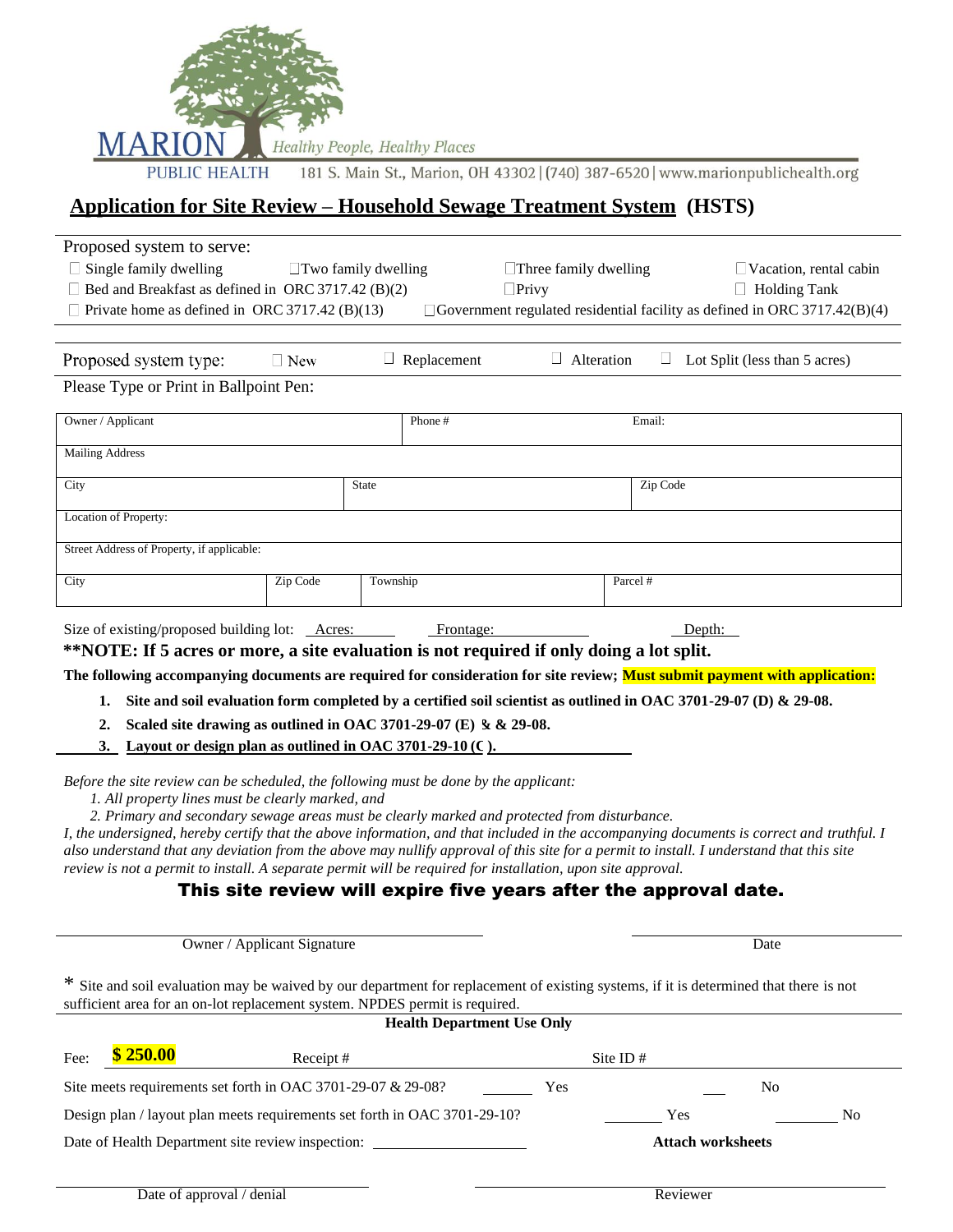

## Instructions for Preparation of a Residential Site Plan

Site plan must be **current**, drawn to scale on **8 ½ x 11 paper**, and **show all property lines**. If unable to draw to scale, property lines must still be shown noting actual dimensions or total acreage. **Failure to include all of the items listed below may delay the review necessary to obtain a permit.**

#### **ITEMS THAT MUST BE SHOWN ON YOUR SITE PLAN:**

- **1. NORTH ARROW**.
- **2. SCALE OF DRAWING**. One square = \_\_\_\_\_\_\_ feet.
- **3. STREET NAME** accessing the parcel.
- **4. ALL PROPERTY LINES AND DIMENSIONS** *–* existing and proposed.
- **5. DRIVEWAYS AND ROADS –** existing and proposed.
- **6. EXISTING AND PROPOSED STRUCTURES -** label as "*Proposed"* and *"Existing"*. Include dimensions and distance to all property lines and other structures.
- **7. UTILITY LINES AND EASEMENTS**.
- **8. GEOGRAPHIC FEATURES**  ground slope and direction of slope, escarpments*,* streams, ponds, or other drainage ways.
- **9. WELLS –** existing and proposed on this parcel and adjacent parcels within 100 feet.
- **10. FENCES, RETAINING WALLS, OTHER HARDSCAPES**  location of existing and/or proposed.
- **11. LOT SPLITS** (if applicable) shown by dotted lines, with parcels labeled as *"Parcel 1", "Parcel 2",* etc.
- **12. SEPTIC SYSTEM** and **REPLACEMENT AREA**  existing and proposed*.* Show existing septic tank, drain field lines and distance from structure(s).
- **13. CHANGESIN GRADE - CUTS/FILLS**  show existing and proposed.
- **14. ELEVATIONS**  at lot corners or construction area and at corners of building site.

**Additional information, such as patio slabs, walkways, roof overhangs, etc., may be required for the issuance of your permit. SITE PLAN FOR PROPOSED RESIDENTIAL DEVELOPMENT**

**Property Owner(s) Name:\_\_\_\_\_\_\_\_\_\_\_\_\_\_\_\_\_\_\_\_\_\_\_\_\_\_\_\_\_\_\_\_\_\_\_\_\_\_\_\_\_\_\_\_\_\_\_\_\_\_\_\_\_\_\_\_\_\_\_\_\_\_\_\_\_\_\_\_\_\_\_\_\_ Phone**: \_\_\_\_\_\_\_\_\_\_\_\_\_\_\_\_\_\_\_\_\_\_\_\_\_\_\_\_\_

**Site Address:\_\_\_\_\_\_\_\_\_\_\_\_\_\_\_\_\_\_\_\_\_\_\_\_\_\_\_\_\_\_\_\_\_\_\_\_\_\_\_\_\_\_\_\_\_\_\_\_\_\_\_\_\_\_\_\_\_\_\_\_\_\_\_\_ City:\_\_\_\_\_\_\_\_\_\_\_\_\_\_\_\_\_\_\_\_\_\_\_\_\_\_ Zip\_\_\_\_\_\_\_\_\_\_\_\_\_\_\_\_\_\_\_\_\_**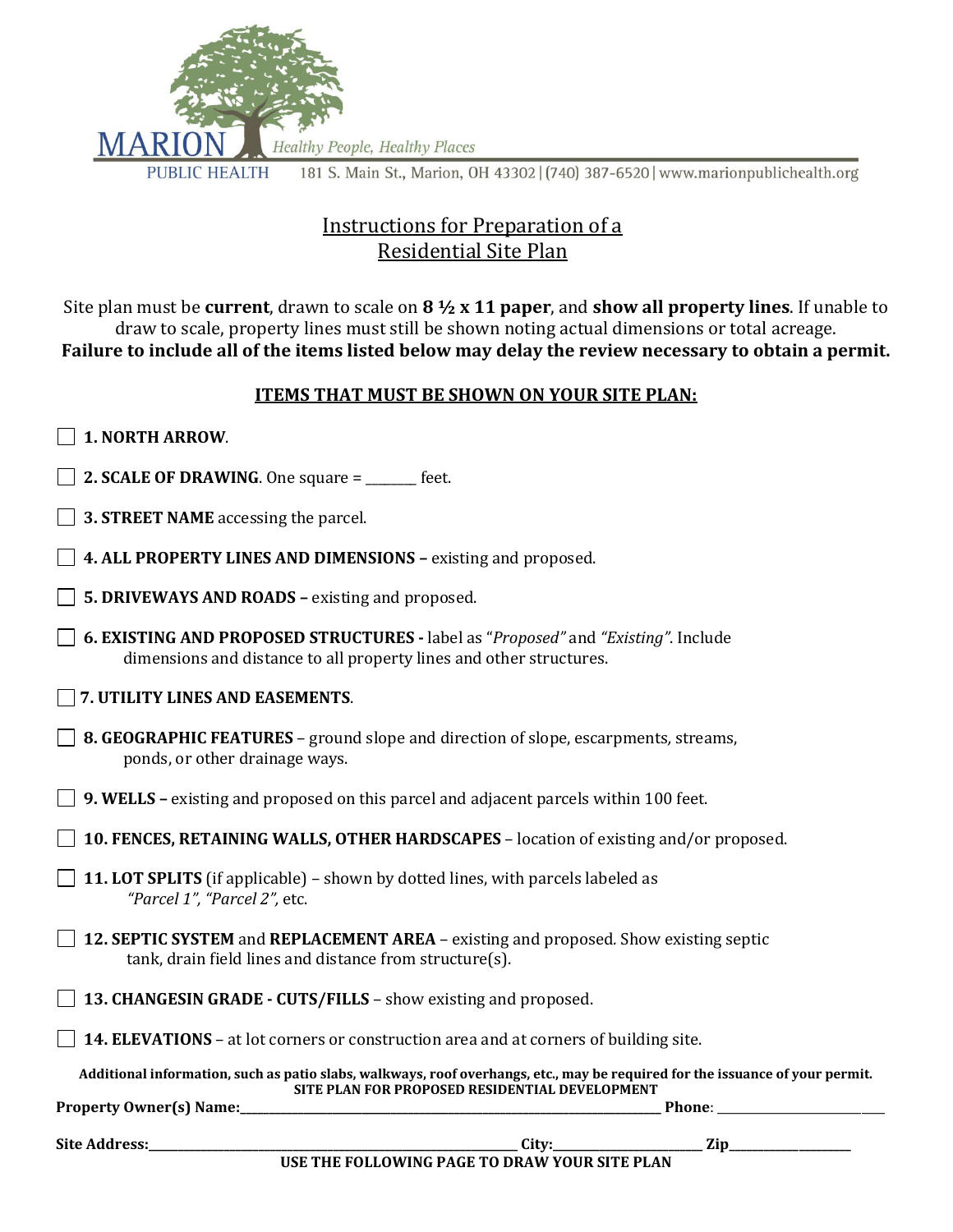

# **Site Plan Must Show All Property Lines and Dimensions**



#### **I certify that the above information is accurate to the best of my knowledge. I AM THE [ ] Owner or [ ] Authorized Agent**

|                            | Date: |  |
|----------------------------|-------|--|
|                            |       |  |
|                            |       |  |
|                            |       |  |
| <b>FOR OFFICE USE ONLY</b> |       |  |
|                            | Date: |  |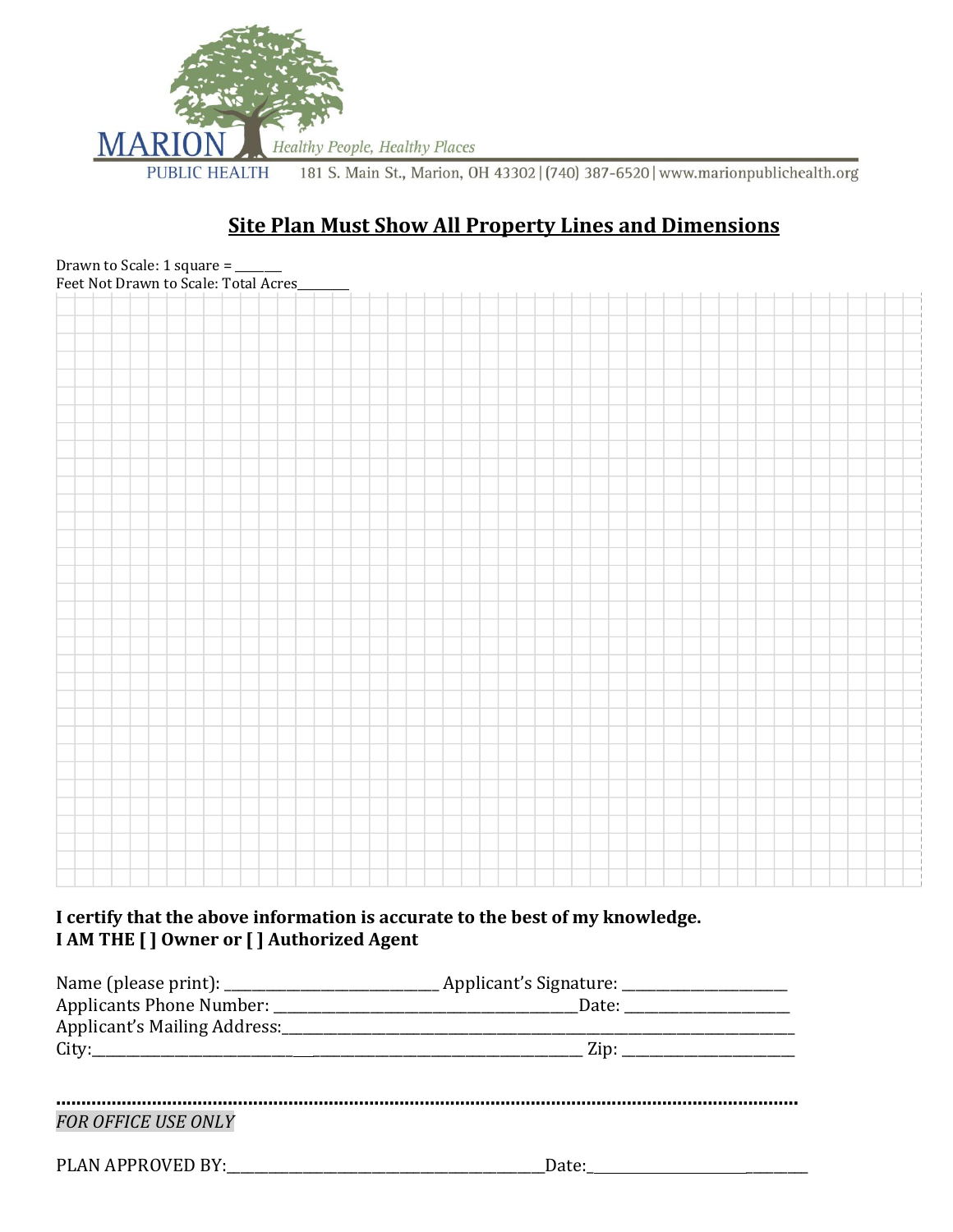

# **Return this Form to Marion Public Health**

|                                            | (Street)                                                                                                                                                                                                                       | (City)                                                                                          |
|--------------------------------------------|--------------------------------------------------------------------------------------------------------------------------------------------------------------------------------------------------------------------------------|-------------------------------------------------------------------------------------------------|
| (Zip code)                                 | (Telephone):                                                                                                                                                                                                                   |                                                                                                 |
|                                            | The above applicant is requesting a Site Evaluation / Permits for well / septic system(s) in                                                                                                                                   |                                                                                                 |
|                                            |                                                                                                                                                                                                                                |                                                                                                 |
|                                            |                                                                                                                                                                                                                                |                                                                                                 |
|                                            | <b>ZONING INSPECTOR ONLY</b>                                                                                                                                                                                                   |                                                                                                 |
|                                            | Does this site meet current minimum code standards of your township? YES                                                                                                                                                       | N <sub>O</sub>                                                                                  |
| Is there a need for a Zoning Variance? YES | <u> 1980 - Jan James James Barnett, amerikan basar dan berasal dalam pengaran basar dalam pengaran basar dalam b</u><br>N <sub>0</sub>                                                                                         |                                                                                                 |
| variance.                                  |                                                                                                                                                                                                                                | If YES, no further action will be taken by the Health Department until notification of approved |
|                                            | Any special environmental conditions at this site which the Health Dept. should be aware                                                                                                                                       |                                                                                                 |
| of?<br><b>YES</b>                          | NO If yes, please explain: No interest and the set of the set of the set of the set of the set of the set of the set of the set of the set of the set of the set of the set of the set of the set of the set of the set of the |                                                                                                 |
|                                            |                                                                                                                                                                                                                                |                                                                                                 |

**No construction of any kind is allowed prior to obtaining all necessary Marion Public Health permits (Sewage and/or Water). Failure to follow this procedure will result in a 25% penalty on all permits except plumbing. Construction prior to permit issuance may negate our ability to issue a permit.**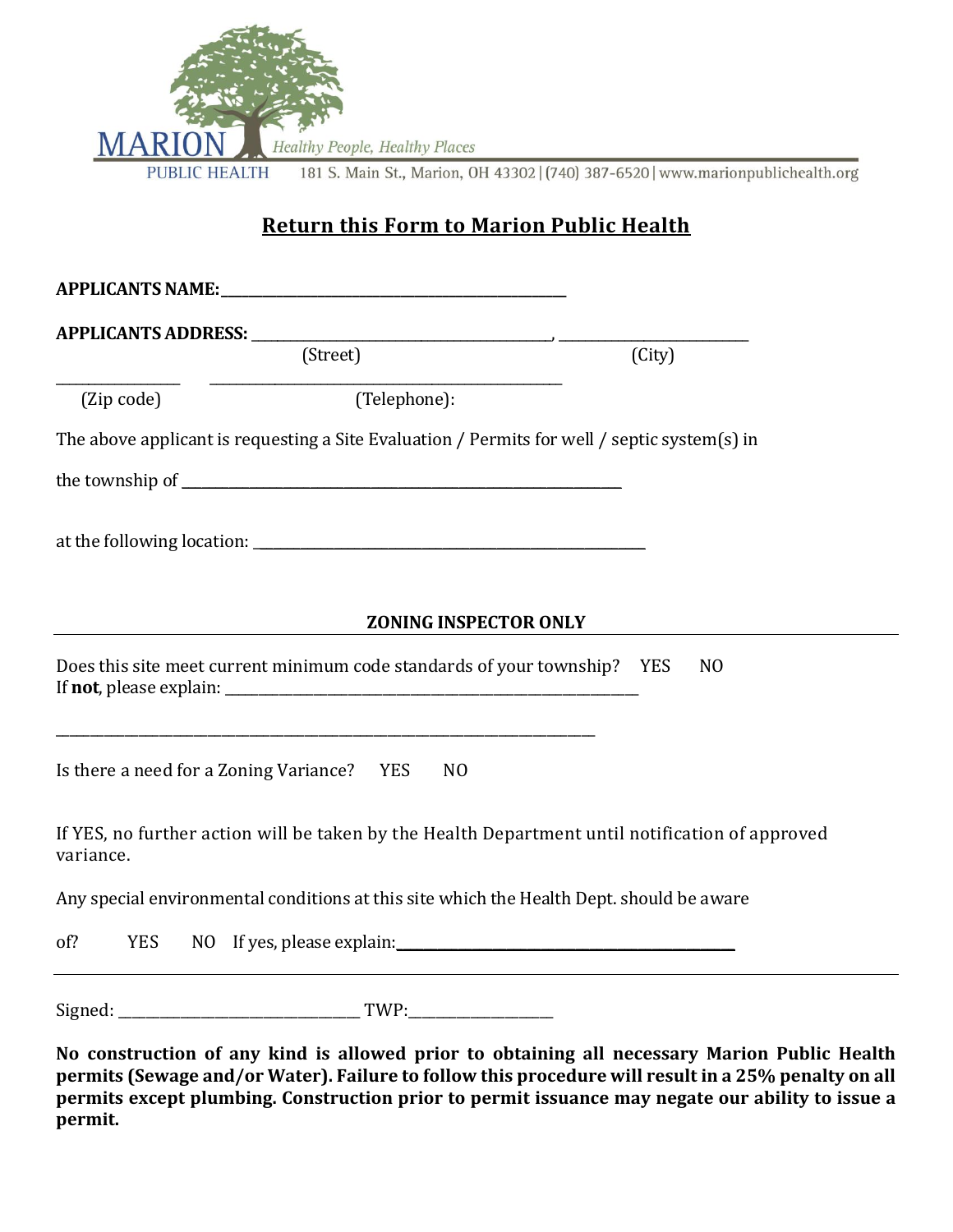

## **Operation Permit**

I, the undersigned, agree to abide by all rules and regulations regarding the installation and operation of a household sewage disposal system (HSTS), which include but are not limited to the following:

- 1. The owner must provide proof to the Board of Health that a maintenance service agreement has been obtained with an authorized manufacturer's representative after the initial two year service period provided by the manufacturer for any system with mechanical components. For non-mechanical systems that do not require a service agreement, pumping and service records must be submitted to the Health Department by the homeowner at least every 5 years. Operation Permits Expire Annually for Mechanical Systems and every 5 years for Non Mechanical Systems
- 2. Allow access to the property so Health District staff may perform HSTS operation inspections as needed, with an understanding that an annual operation inspection fee will be charged if the homeowner does not provide evidence of inspection by a registered service provider within the time frame of the Operation Permit, as well as re-inspection fees if the system is found to be operating improperly and re-inspections are needed to assure compliance with proper operating requirements.
- 3. For NPDES discharging systems, contract with a registered service provider to take samples to determine level of treatment, effluent quality, and other parameters required by the household general NPDES permit at a minimum of once per year and provide service records when those results reach the OEPA action limits. Must provide sample results to Marion Public Health. Owner / Operator will be required to reimburse the Health District for the cost of sampling if the owner/operator does not provide annual sampling results.
- 4. System shall be maintained as designed and annual inspections and maintenance shall be done by an authorized registered service provider for mechanical systems. Annual inspections shall include all minimum maintenance requirements as set by the manufacturer and/or Marion Public Health.

I further understand that I must disclose the nature of this septic system on a Residential Property Disclosure Form when I sell this property to a new buyer and that the new buyer will be required to ensure the same maintenance, inspections and testing requirements of this Operation Permit.

Signature of Owner/Operator and a state of Date

Address (of the home with Septic Tank and Treatment System)

\_\_\_\_\_\_\_\_\_\_\_\_\_\_\_\_\_\_\_\_\_\_\_\_\_\_\_\_\_\_\_\_\_\_\_\_\_\_\_\_\_\_\_\_\_\_\_\_\_\_\_\_\_\_\_\_\_\_\_\_\_\_\_\_\_\_\_\_\_\_\_\_\_\_\_\_\_\_\_\_\_\_\_\_

 $\overline{\phantom{a}}$  , and the contract of the contract of the contract of the contract of the contract of the contract of the contract of the contract of the contract of the contract of the contract of the contract of the contrac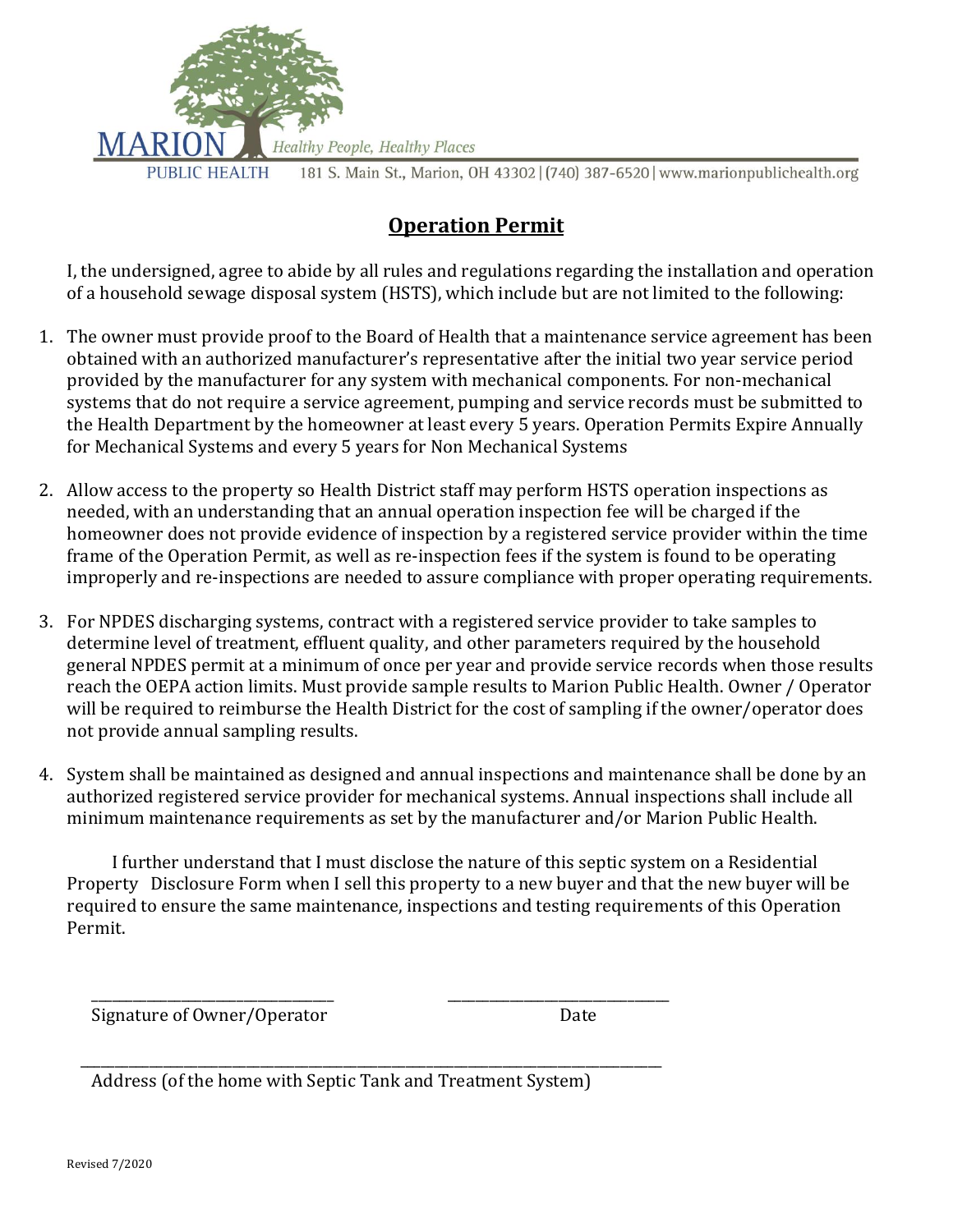

# **Contractors Checklist**

The following items must be turned in before applying for any permit. The following information will be stored in the file and will be used during the inspection. Please, keep a copy of the site plan for you records as you will use this to make corrections as you install and will be turned into the health department following installation. Include any change made during the installation of the system, if needed, otherwise write-in as-built on the form and turn in.

#### **Layout/Design Plan**

- \_\_\_\_\_\_\_\_ To-scale Drawing
- Primary and Secondary STS areas
- \_\_\_\_\_\_\_\_ Elevations from header lines to end lines for both primary and secondary fields
- \_\_\_\_\_\_\_\_ Size of Septic Tank or Aerator
- **Example 2.5** Spec Sheet of Septic Tank or Aerator
- \_\_\_\_\_\_\_\_ Well location if known at the time
- \_\_\_\_\_\_\_\_ Effluent filter
- Distribution box detail (showing layout of each leach line into distribution box)
- Elevations from house to tank with proposed sewer line hook up and elevations from tank to D-box
- Gradient Interceptor drain discharge point (if to a tile: show elevations, direction of flow and inspection port, if daylight: show animal guard)
- \_\_\_\_\_\_\_\_ Trench Depths
- Trench Lengths
- \_\_\_\_\_\_\_\_ Trench and Drain Separation Distances
- \_\_\_\_\_\_\_\_ Isolation Distances including P/L
- \_\_\_\_\_\_\_\_ North Arrow
- \_\_\_\_\_\_\_\_ Gravel size or non-gravel products being used plus the spec sheets
- Lift Station size and spec (if needed)
- \_\_\_\_\_\_\_\_ Owner name
- \_\_\_\_\_\_\_\_ Address
- \_\_\_\_\_\_\_\_ Number of Bedrooms
- \_\_\_\_\_\_\_\_ Homeowner Signed Operation and Maintenance Agreement Form

Once design plan has been turned in, apply for a permit and the information will be reviewed before being approved. Make sure the design is in accordance with the Ohio Sewage Rules, Ohio Administrative Code 3701-29. Once approved, the installation can go forward. Contact the Marion Public Health for an inspection at least 48 hours before starting the septic system. Once the ok to cover has been given, go ahead and cover the septic system with the approved material and turn in the as-built drawing at that time or within 30 days of completion.